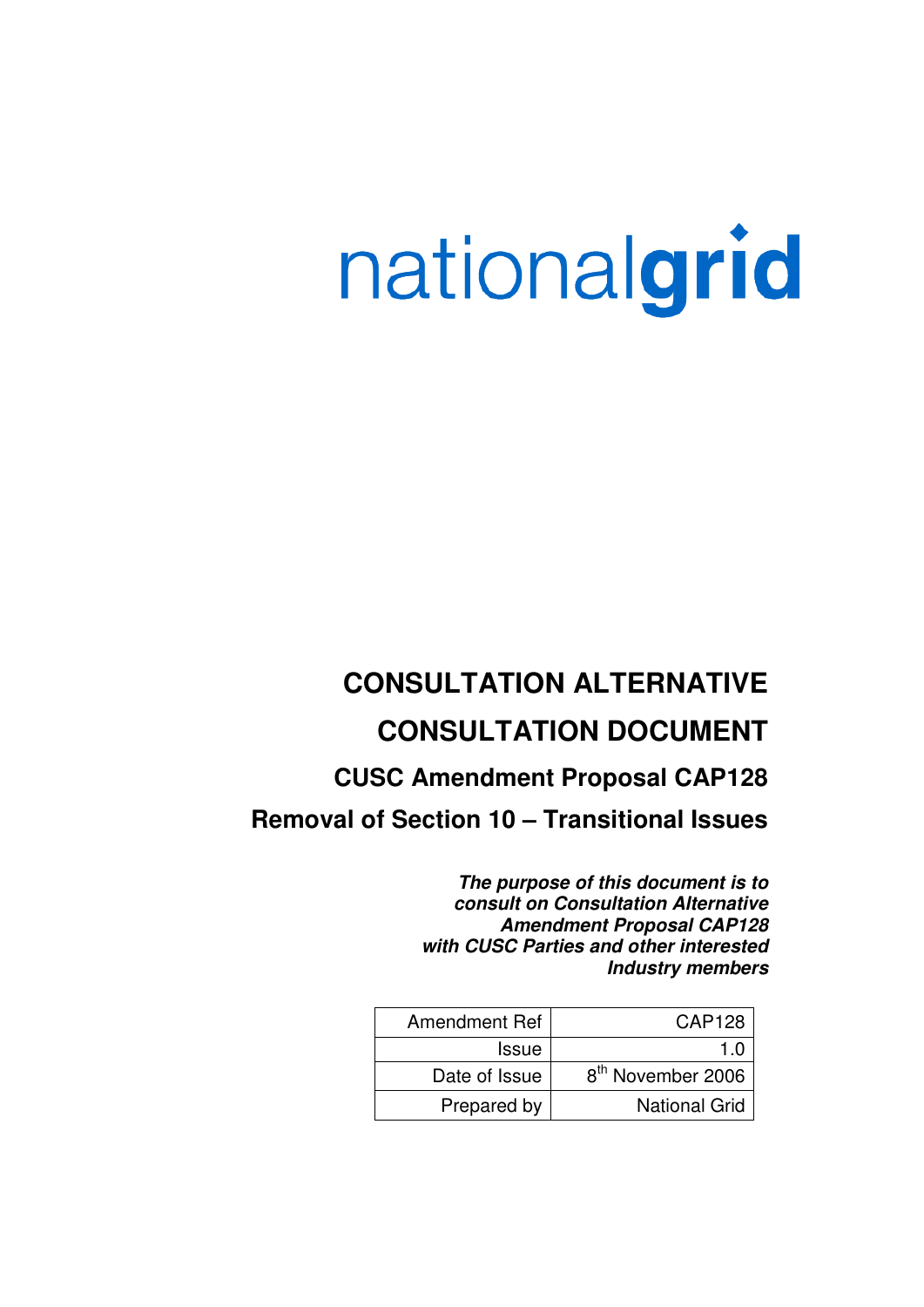#### **I DOCUMENT CONTROL**

#### **a National Grid Document Control**

| <b>Version</b> | <b>Date</b> | <b>Author</b>        | <b>Change Reference</b>            |
|----------------|-------------|----------------------|------------------------------------|
| 0.1            | 7/11/2006   | <b>National Grid</b> | Initial Draft for internal comment |
| 1.0            | 8/11/2006   | National Grid        | Formal version for release         |

#### **b Document Location**

National Grid website:

www.nationalgrid.com/uk/Electricity/Codes/

#### **c Distribution**

| <b>Name</b>                                | Organisation |
|--------------------------------------------|--------------|
| <b>CUSC Parties</b>                        | Various      |
| <b>Panel Members</b>                       | Various      |
| <b>Interested Parties</b>                  | Various      |
| <b>Core Industry Document Owners</b>       | Various      |
| National Grid Industry Information Website |              |

#### **II CONTENTS TABLE**

| 1.0 |                                                     |  |
|-----|-----------------------------------------------------|--|
| 2.0 |                                                     |  |
| 3.0 |                                                     |  |
| 4.0 | ASSESSMENT AGAINST APPLICABLE CUSC OBJECTIVES  4    |  |
| 5.0 |                                                     |  |
| 6.0 |                                                     |  |
| 7.0 |                                                     |  |
| 8.0 |                                                     |  |
|     |                                                     |  |
|     |                                                     |  |
|     | ANNEX 2 - COPIES OF REPRESENTATIONS RECEIVED TO THE |  |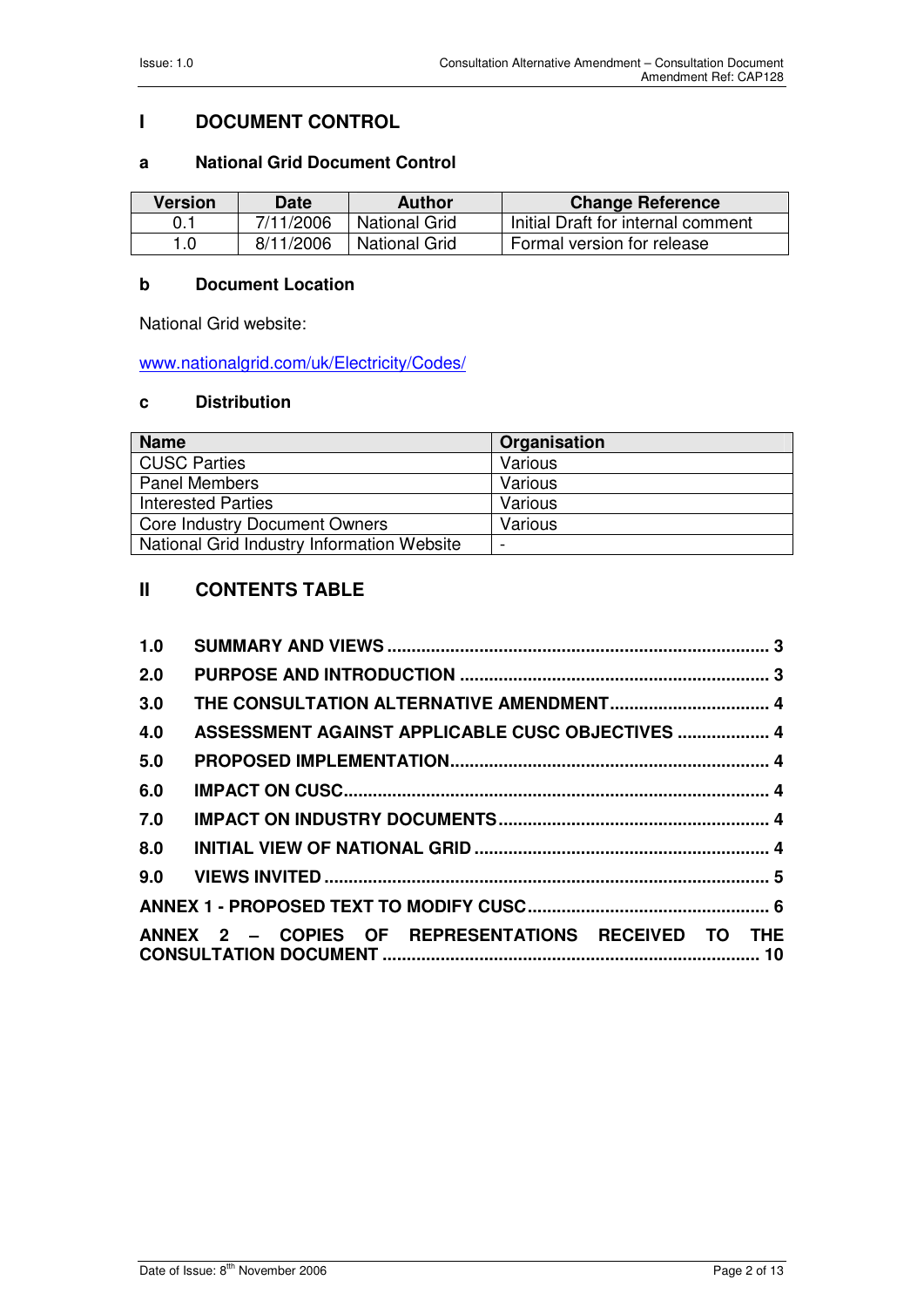#### **1.0 SUMMARY AND VIEWS**

#### **Executive Summary**

- 1.1 CAP128 Removal of Section 10 Transitional issues was proposed by National Grid and submitted to the Amendments Panel on 29<sup>th</sup> September 2006. CAP128 proposes to amend the CUSC by removing Section 10.
- 1.2 Section 10 relates to issues arising out of the transition from the MCUSA and is no longer required, as the MCUSA was replaced in 2001 by the CUSC. Consequently National Grid believes that the redundant CUSC provisions should be removed to prevent any potential confusion.
- 1.3 Consultation Alternative Amendment (CAA) was proposed by Centrica, and provides additional detail to the proposed legal text of the original Amendment, in terms of when the section was removed and that it was dedicated to Transitional Issues.

#### **National Grids View**

- 1.4 National Grid as the proposer of CAP128 supports the original, believing that it would better facilitate the achievement of Applicable CUSC Objective (a).
- 1.5 National Grid believes the additional wording proposed by the CAA could prevent Section 10 from being reused in the future, if a new section was required. Therefore, the CAA does not better facilitate the achievement of Applicable CUSC Objective (a).

#### **2.0 PURPOSE AND INTRODUCTION**

- 2.1 This is a consultation document issued by National Gird under the rules and procedures specified in the Connection and Use of System Code (CUSC) as designated by the Secretary of State.
- 2.2 Further to the submission of Amendment Proposal CAP128 and the subsequent consultation, this document seeks views from industry members relating to the CAA for CAP128, proposed by Centrica.
- 2.3 CAP128 was proposed by National Grid and submitted to the CUSC Amendment Panel for consideration at their meeting on 29<sup>th</sup> September 2006. The Amendments Panel determined that the issue should proceed to wider industry consultation by National Grid. The consultation concluded on 3rd November 2006.
- 2.4 Under the terms of the CUSC there is a requirement for a further period of Consultation to be undertaken in order to allow the Industry to consider the proposed CAA All the correspondence received in response to the original consultation are contained in Annex 2.
- 2.5 Representations received in response to this consultation document will be included in National Grid's Amendment Report that will be furnished to the Authority for their decision.
- 2.6 This CAA document has been prepared in accordance with the terms of the CUSC. An electronic copy can be found on the National Grid website, at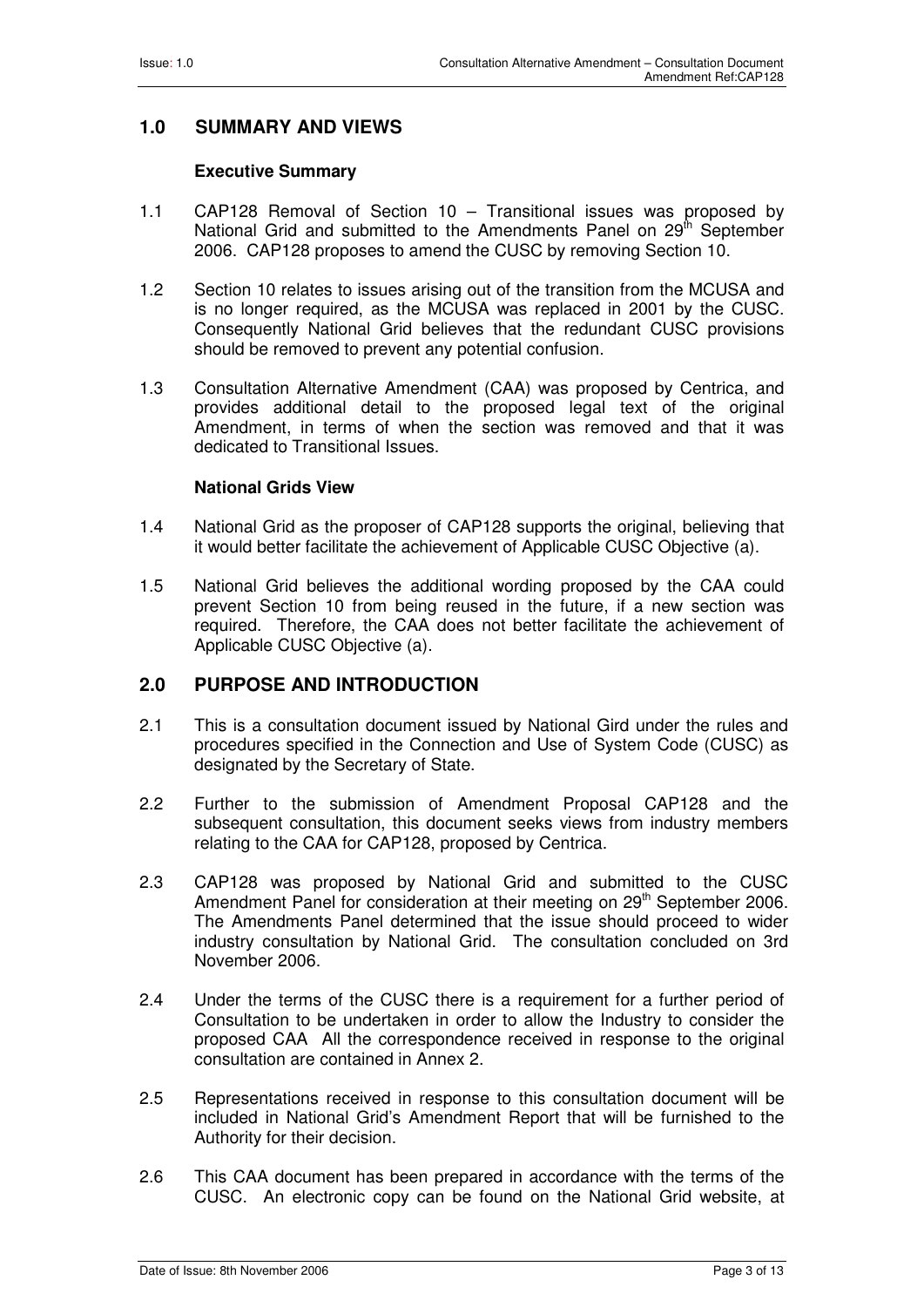www.nationalgrid.com/uk/Electricity/Codes/ along with the Original Consultation Report, and the Amendment Proposal form. This document invites views upon the CAA and the **closing date is 5 pm on the 15th November 2006 for responses**.

#### **3.0 THE CONSULTATION ALTERNATIVE AMENDMENT**

3.1 Centrica propose that an additional sentence is added to the original CAP128 proposed legal text ("Not Used") stating that the section was removed on a particular date, and that it was dedicated to Transitional Issues.

#### **4.0 ASSESSMENT AGAINST APPLICABLE CUSC OBJECTIVES**

4.1 In the view of the proposer CAP128 CAA would better facilitate the CUSC Objective a) the efficient discharge by the Licensee of the obligations imposed upon it by the act and the Transmission Licence.

#### **5.0 PROPOSED IMPLEMENTATION**

5.1 The proposer of CAP128 CAA does not disagree with National Grid and CAP128 CAA should be implemented 10 Business Days after an Authority decision

#### **6.0 IMPACT ON CUSC**

- 6.1 CAP128 CAA requires amendments to Section10, and also to delete references to Section 10 within: Introduction (remove 9 and change numbering of 10 to 9). 1.2.3 delete section 10 reference and 7.1.1 delete section 10 reference of the CUSC.
- 6.2 The text required to give effect to the CAA is contained in Annex 1 of this document.

#### **7.0 IMPACT ON INDUSTRY DOCUMENTS**

#### **Impact on Core Industry Documents**

7.1 CAP128 CAA has no impact upon Core Industry Documents

#### **Impact on other Industry Documents**

7.2 CAP128 CAA has no impact upon other Industry Documents

#### **8.0 INITIAL VIEW OF NATIONAL GRID**

- 8.1 National Grid does not believe that the CAA would better facilitate the Applicable CUSC Objectives as the additional wording could restrict the possibility of reusing Section 10 in the future, should a new section be required.
- 8.2 In addition the National Grid Web Site shows all CUSC amendments present and past and therefore if required a CUSC Party would be able to ascertain that Section 10 had previously been used for Transitional Issues.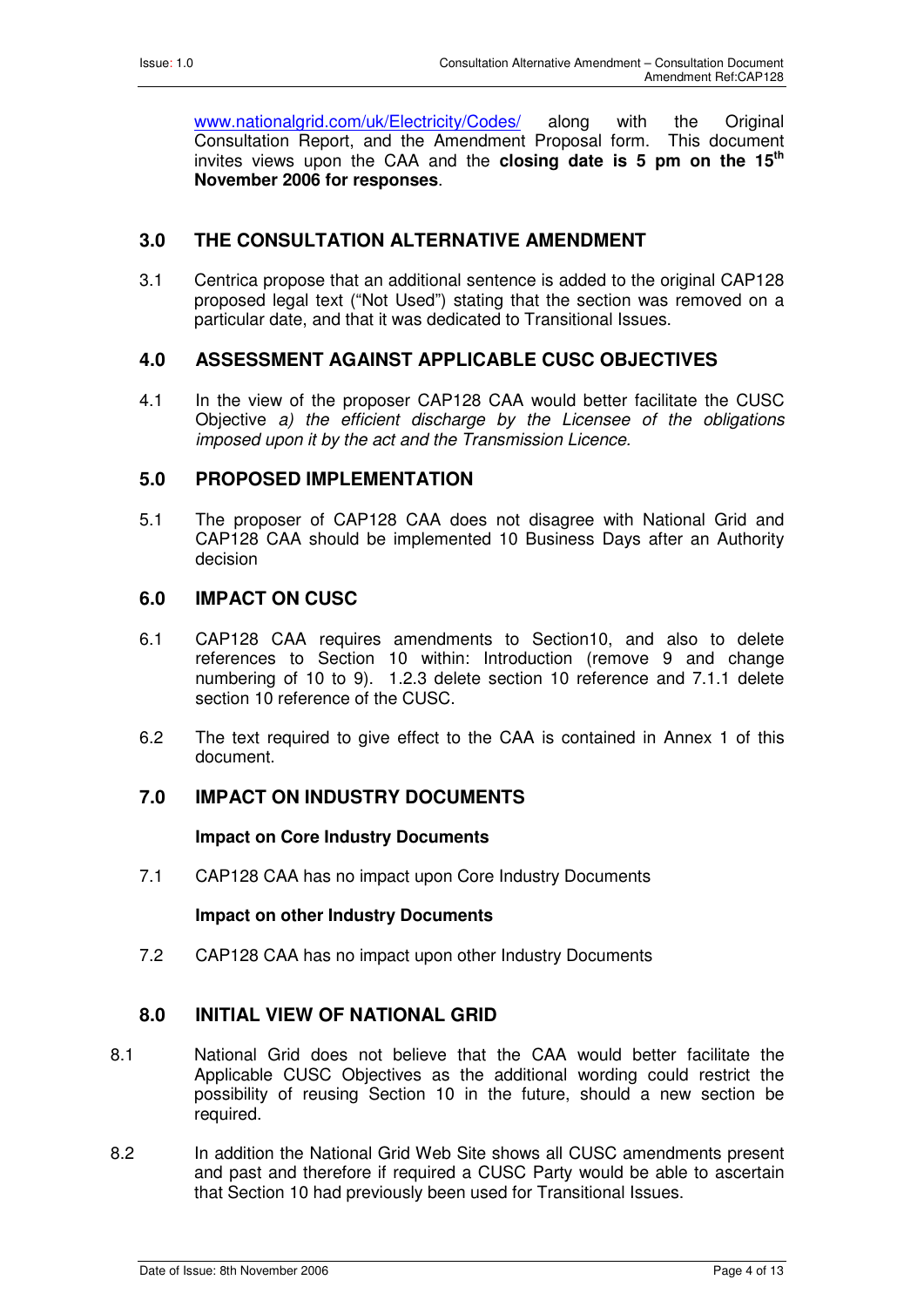#### **9.0 VIEWS INVITED**

- 9.1 National Grid is seeking the views of interested parties in relation to the issues raised by CAP128 CAA.
- 9.2 Please send your responses to this consultation to National Grid by no later than **5pm on 15th November 2006.**

Please address all comments to the following e-mail address:

Beverley.Viney@uk.ngrid.com

Or alternatively, comments may be addressed to:

Beverley Viney Amendments Panel Secretary Electricity Codes National Grid National Grid House Warwick Technology Park Gallows Hill **Warwick** CV34 6DA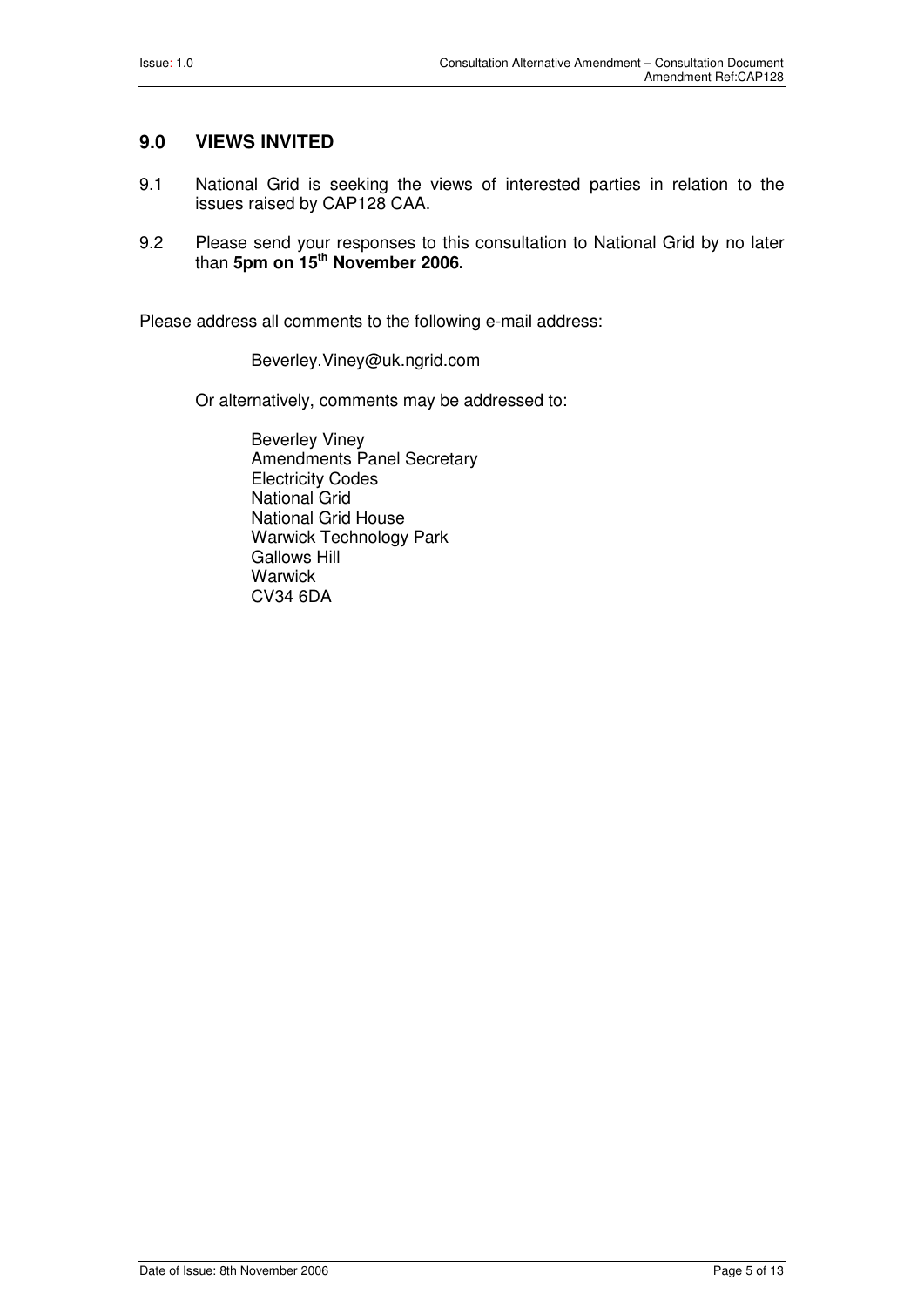### **ANNEX 1 - PROPOSED TEXT TO MODIFY CUSC**

#### **Text to give effect to the Proposed Consultation Alternative Amendment**

**Introduction – for information only (as this is not a formal part of the CUSC)** 

#### **CUSC Introduction**

-Section 10 deals with certain transitional issues and where its provisions provide for a different approach in relation to a particular Paragraph, they take priority over that Paragraph in accordance with the terms of Section 10.

Following paragraph changed from number 10 to number 9

**10. 9 For ease of reference, a list of the** Core Industry Documents **as at the** CUSC **Implementation Date is as follows:** 

- **(a) Grid Code**
- **(b) MCUSA**
- **(c) Supplemental Agreements**
- **(d) Ancillary Services Agreements**
- **(e) Master Registration Agreement**
- **(f) Data Transfer Services Agreement**
- **(g British Grid Systems Agreement**
- **(h) Use of Interconnector Agreement**
- **(i) Pooling and Settlement Agreement**
- **(j) Settlement Agreement for Scotland**
- **(k) Distribution Codes**
- **(l) Distribution Use of System Agreements**
- **(m) Distribution Connection Agreements**
- **(n) Relevant Replacement Documents**

#### **CUSC Section 1**

The proposed Legal text to modify the CUSC is detailed below deleting the coloured struck through text

1.2.3Section 1, Sections 5 to 8 and Sections 10 and 11 of the **CUSC** apply to all categories of connection and/or use, and therefore should be complied with by all **Users**, subject as specifically provided in those Sections. Section 4 of the **CUSC** applies to **Users** who provide **Balancing Services**  to **The Company**, and contains its own provisions on applicability to such **Users**.

#### **CUSC Section 7**

The proposed Legal text to modify the CUSC is detailed below deleting the coloured struck through text

7.1.1 **This section of the** CUSC **sets out how disputes under the** CUSC**,** Bilateral Agreements**,** Mandatory Services Agreements **and** Construction Agreements **are to be dealt with. Section 10 deals with the treatment of disputes which arise in relation to periods prior to the amendment of the** MCUSA, Supplemental Agreements **and certain**  Ancillary Services Agreements **(to the extent relating to the** Mandatory Ancillary Services.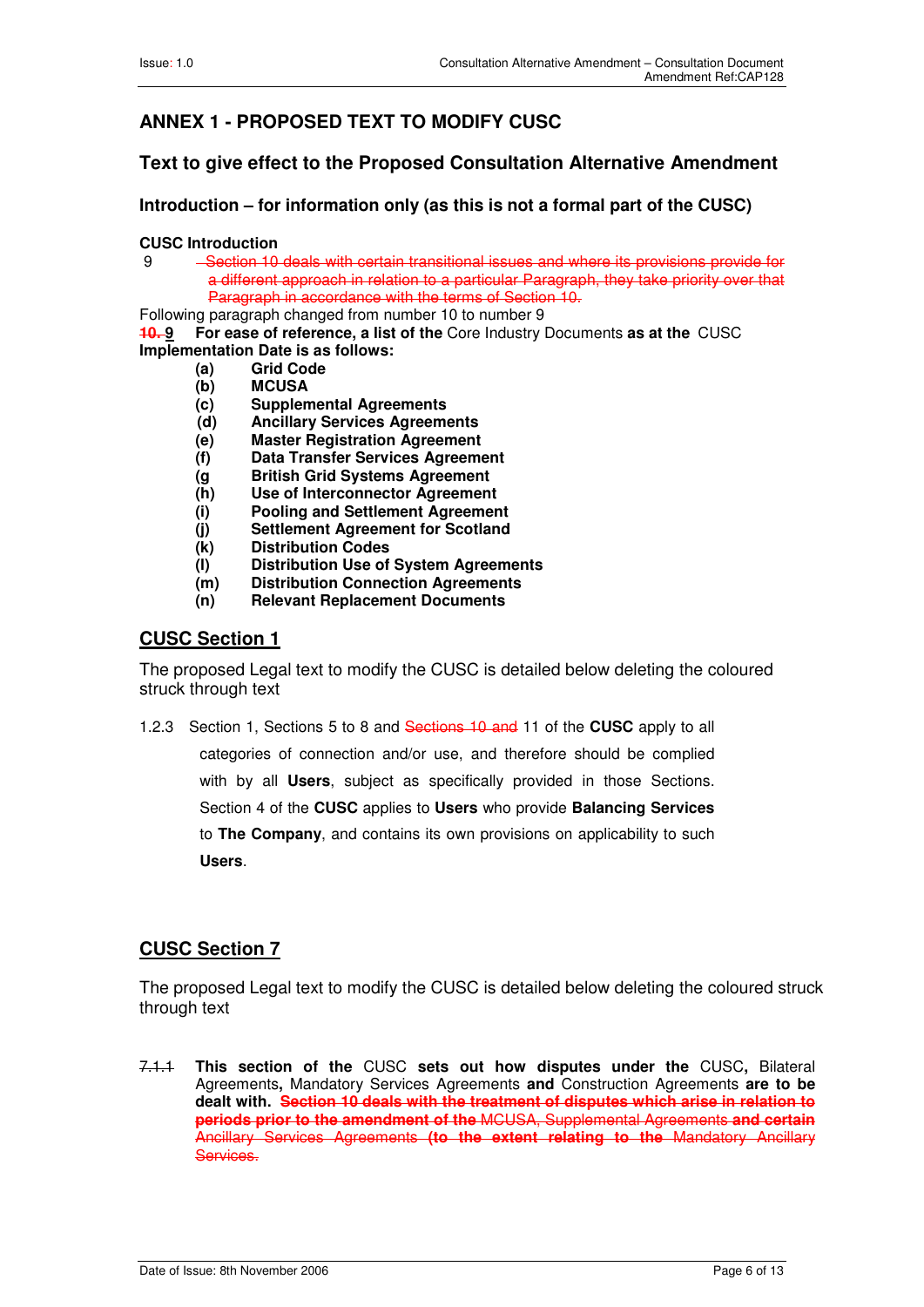#### **CUSC Section 10**

The proposed Legal text to modify the CUSC is detailed below deleting the coloured struck through text and inserting the coloured underlined text.

#### **CUSC - SECTION 10 Not Used, removed on (date to be inserted once determined by the Authority ), dedicated to Transitional Issues**

#### **TRANSITIONAL ISSUES**

#### **CONTENTS**

- 10.1 Introduction
- 10.2 MCUSA/CUSC Disputes
- 10.3 Outstanding Offers/Construction
- 10.4 Supplemental Agreement Existing Variations
- 10.5 Outturning
- 10.6 Pre-CUSC Voting of Amendments Panel

#### **CUSC - SECTION 10**

#### **TRANSITIONAL ISSUES**

#### **10.1 INTRODUCTION**

This Section 10 deals with issues arising out of the transition from the **MCUSA**, and associated documents to the **CUSC**. Each paragraph deals with an issue that arises, although certain paragraphs would affect other paragraphs within this Section 10 as provided therein.

#### **10.2 MCUSA/CUSC DISPUTES**

10.2.1 This Section sets out the process for dealing with disputes which relate to a period prior to the introduction of the **CUSC** and those disputes which relate to the period after the introduction of the **CUSC**. A dispute which covers a period prior to the introduction of the **CUSC** is known as a "**MCUSA Dispute**", and a dispute which covers a period after the introduction of the **CUSC** is known as a "**CUSC Dispute**".

#### 10.2.2 **MCUSA Dispute**

A **MCUSA Dispute** will be dealt with in accordance with the provisions of the **MCUSA** dispute resolution provisions which comprise the process under Clause 14.7 of the **MCUSA** and the provisions of Clause 26 of the **MCUSA** (and the equivalent provisions in the relevant **Supplemental Agreements**).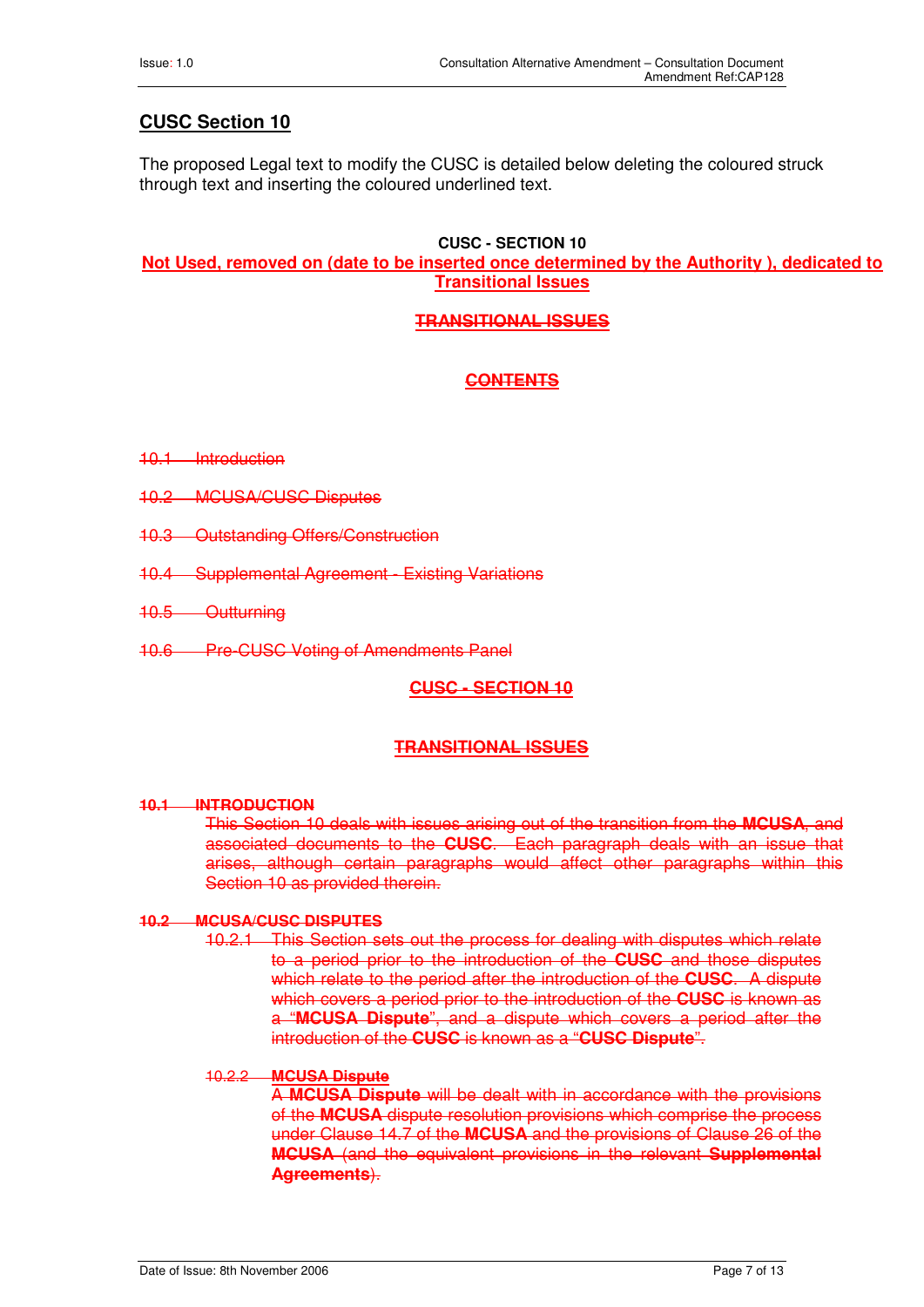#### 10.2.3 **CUSC Disputes**

A **CUSC Dispute** will be dealt with in accordance with the provisions of Section 7 of the **CUSC**.

- **10.2.4 Where a dispute involves issues relating to both the pre** CUSC **period and the period after the** CUSC Implementation Date**, then the issues relating to the pre** CUSC **period will be determined as a** "MCUSA Dispute" **and the issues relating to the period after the** CUSC Implementation Date **shall be determined as a "CUSC Dispute".**
- **10.2.5 Generally, the introduction of the** CUSC **by amending the** MCUSA **into the** CUSC Framework Agreement, t**he various** Bilateral Agreements, **the** Mandatory Services Agreements **and related documents does not affect or prejudice the rights and obligations of parties in relation to the** MCUSA **prior to the creation of the** CUSC.

#### **10.3 OUTSTANDING OFFERS/CONSTRUCTION**

#### **10.3.1 Construction Completed**

**Where construction is completed there will not be a separate** Construction Agreement, **but the existing** Supplemental Agreement **(and any Agreement for Construction Works) in relation to construction elements (including the Operational Notification, as that term is defined in the relevant**  Supplemental Agreement) **(and with any necessary changes to reflect that it solely reflects construction related issues) will be regarded as a continuing "deemed"** Construction Agreement **(and the definition of** Construction Agreement **shall be construed to include such deemed agreements), with the** User **also having a new** Bilateral Agreement.

#### **10.4 SUPPLEMENTAL AGREEMENT - EXISTING VARIATIONS**

- **10.4.1 In relation to certain existing** Supplemental Agreements**, variations to the standard** Supplemental Agreement **Type provisions have been agreed in accordance with the provisions of the** MCUSA **(which are different to those changes made pursuant to the NETA Implementation Scheme Part C). Accordingly, given that the exercise of creating the** CUSC **has been to codify the existing provisions, those variations have been reflected in relation to the relevant** User b**y the inclusion of an additional clause in the relevant** Bilateral Agreement (**or where there is no** Bilateral Agreement**, in an exchange of letters between** The Company **and the relevant** User**). Insofar as those variations are set out, then the specified provisions of the** CUSC **will be overridden by those variations.**
- **10.4.2 Insofar as there is a future change to the CUSC in accordance with the** Transmission Licence **and the provisions of Section 8 which specifically addresses the issue so dealt with, and specifically provides that those provisions themselves would be overridden by the amendment to the** CUSC, **then the relevant provisions in the** Bilateral Agreement **(or letter) would be so varied by that** CUSC **amendment.**
- **10.4.3 For the avoidance of doubt, the variations specified in this section will only apply to the position under an existing** Supplemental Agreement **as at the** CUSC Implementation Date**, if after that date an issue arises for a new connection and/or use which is dealing with the same type of issue, it will not lead to a similar approach being adopted in that relevant** Bilateral Agreement **(or in relation to use of system without a** Bilateral Agreement**). Namely the provisions of this Paragraph 10.4 are intended only to deal with the issues arising on implementation of the** CUSC **and do not provide an ongoing mechanism.**
- 10.5 OUTTURNING **Under the provisions of the existing** Supplemental Agreements **and Agreements for Construction Works to effect a** Modification **at a** Connection Site The Company **is entitled to charge** Connection Charges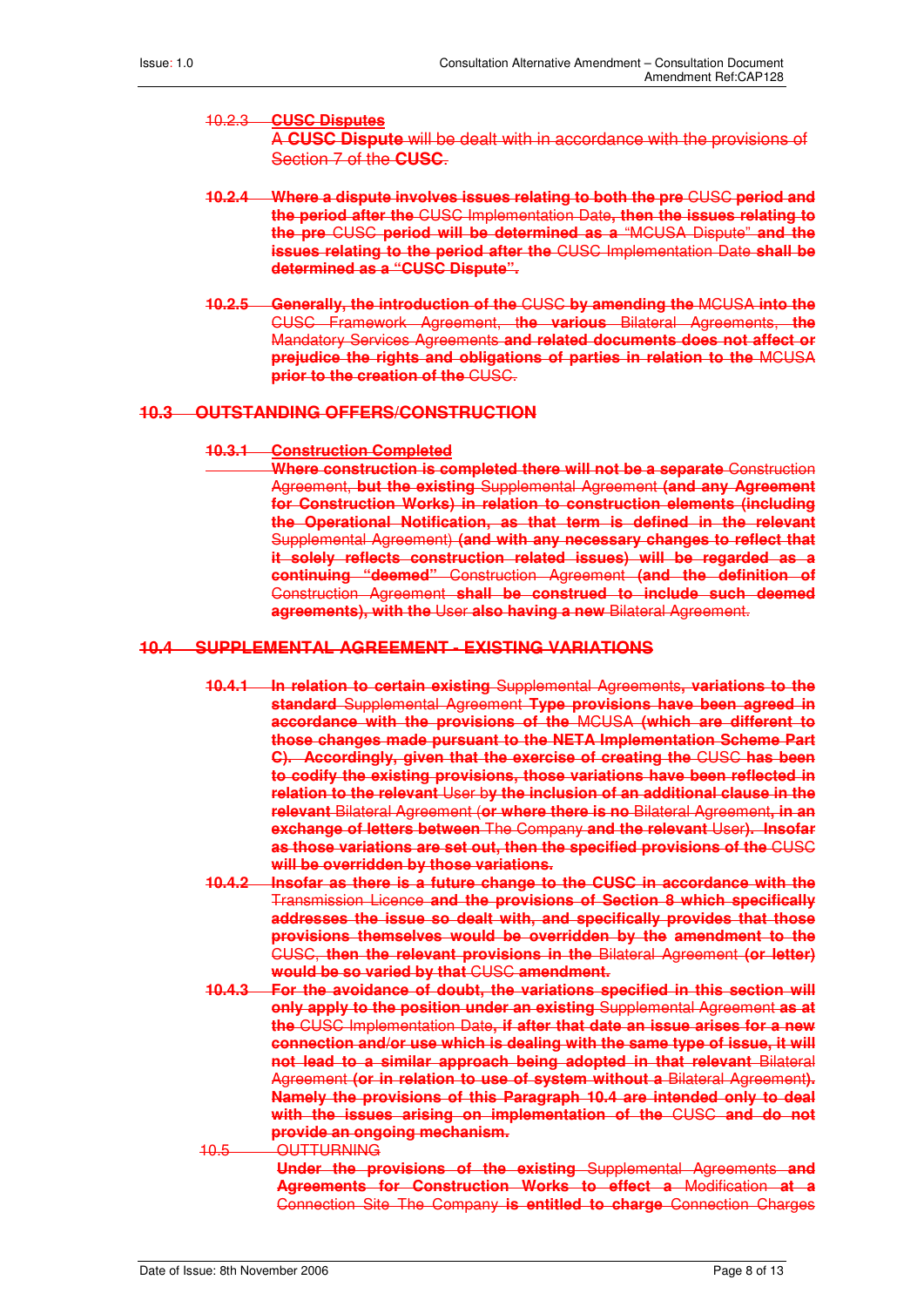**based on an estimate of the cost of the** Transmission Connection Asset Works. The Company **then has an obligation to carry out an outturn reconciliation process to determine the final cost of carrying out these works. Notwithstanding the provision in Paragraph 2.14.3(c) of the** CUSC **requiring the** Cost Statement **to be provided within one year of the** Completion Date The Company **and each relevant** User **acknowledge that this has proven impractical on a number of completed schemes and agree that the words "and in any event within one year thereof" shall not apply in respect of all schemes completed prior to 31 March 2000. 10.6 PRE-CUSC VOTING OF AMENDMENTS PANEL**

- **10.6.1 The process undertaken immediately prior to the introduction of** CUSC **to put in place the** Panel Members **and** Alternate Members **elected by** Users **of the first** Amendments Panel, **although undertaken before the relevant provisions were in force, is agreed by** CUSC Parties **to constitute the appointment of the first set of** Panel Members **and** Alternate Members **elected by** Users **under the** CUSC.
- **10.6.2 The terms of office of such** Panel Members **and** Alternate Members **elected by** Users **will be deemed to have begun on the** CUSC Implementation Date.

END OF SECTION 10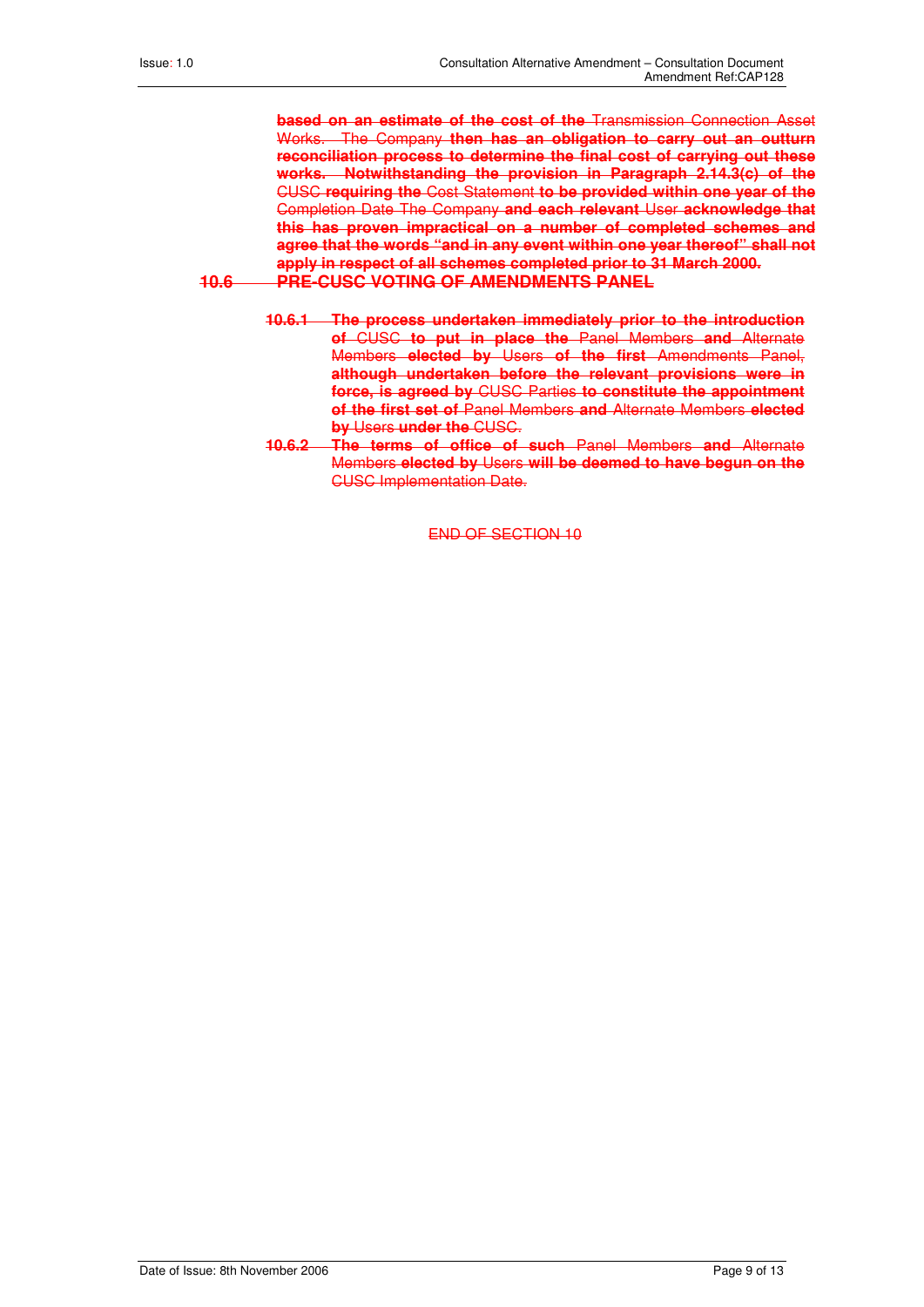#### **ANNEX 2 – COPIES OF REPRESENTATIONS RECEIVED TO THE CONSULTATION DOCUMENT**

This Annex includes copies of all representations received following circulation of the Consultation Document of CAP128 (circulated on  $6<sup>th</sup>$  October 2006, requesting comments by close of business on  $3<sup>rd</sup>$  November 2006).

Representations were received from the following parties:

| No. | Company                                                                                                                                                                                       | File No.     |
|-----|-----------------------------------------------------------------------------------------------------------------------------------------------------------------------------------------------|--------------|
|     | SAIC Ltd.<br>For and on behalf of: ScottishPower's<br>Energy Wholesale Business which<br>includes ScottishPower Generation Ltd,<br>ScottishPower Energy Management Ltd<br>and CRE Energy Ltd. | CAP128-CA-01 |
| 2   | Scottish and Southern Energy, Southern<br>Electric, Keadby Generation Ltd., Medway<br>Power Ltd., SSE Generation Limited. and<br>SSE Energy Supply Ltd.                                       | CAP128-CA-02 |
| 3   | Centrica                                                                                                                                                                                      | CAP128-CA-03 |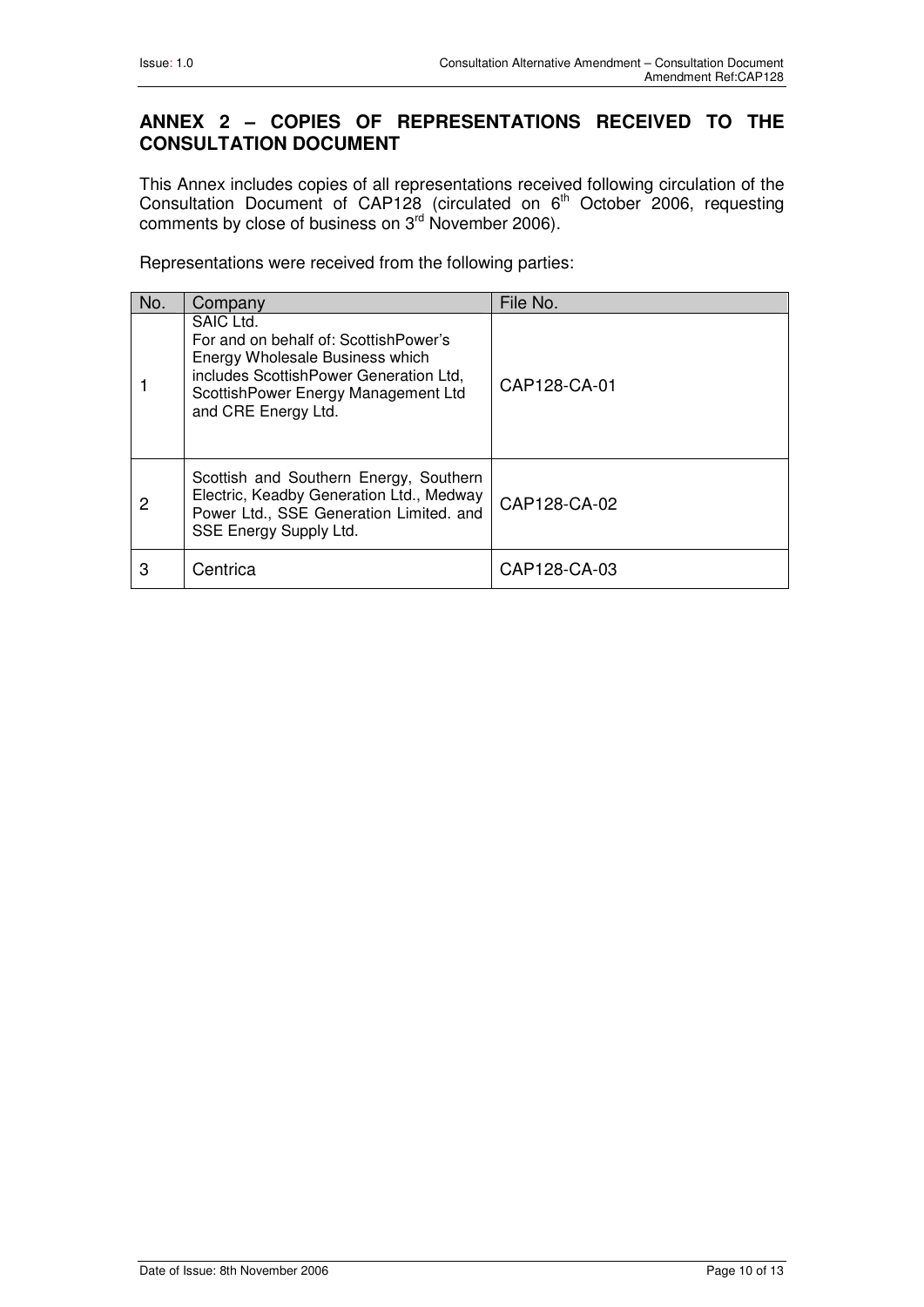| <b>Reference</b> | CAP128-CA-01                                                                                                                                                                            |
|------------------|-----------------------------------------------------------------------------------------------------------------------------------------------------------------------------------------|
| Company          | SAIC Ltd.<br>For and on behalf of: ScottishPower's Energy Wholesale Business which<br>includes ScottishPower Generation Ltd, ScottishPower Energy Management<br>Ltd and CRE Energy Ltd. |



Date

Ref **CAP128** 

02<sup>nd</sup> November 2006

Beverley Viney<br>Amendments Panel Secretary **Electricity Codes** National Grid National Grid House Warwick Technology Park Gallows Hill Warwick CV34 6DA

Tel No. 01355 845208 Email: ukelectricityspoc@saic.com

Dear Beverley,

#### CUSC Amendment Proposal CAP128, Removal of Section 10 Transitional Issues

Thank you for the opportunity to comment on the Consultation for CUSC Amendment Proposal CAP128 regarding the proposed removal of redundant clauses from within the CUSC. This response is submitted on behalf of ScottishPower's Energy Wholesale Business which includes ScottishPower Generation Ltd, ScottishPower Energy Management Ltd and CRE Energy Ltd.

In reviewing this Proposal, we have noted that this change will aid clarity and understanding of the CUSC through the removal of redundant clauses, thus helping to better achieve the applicable CUSC objectives. As such, we support this change.

Yours sincerely

#### **Gary Henderson**

SAIC Ltd.

on:<br>For and on behalf of: ScottishPower's Energy Wholesale Business which includes ScottishPower Generation<br>Ltd, ScottishPower Energy Management Ltd and CRE Energy Ltd.

Registered Office: SAIC Ltd., 8-9 Stratton Street, Mayfair, London W1J 8LF<br>Registered in England Reg. No. 1396396<br>www.saic.com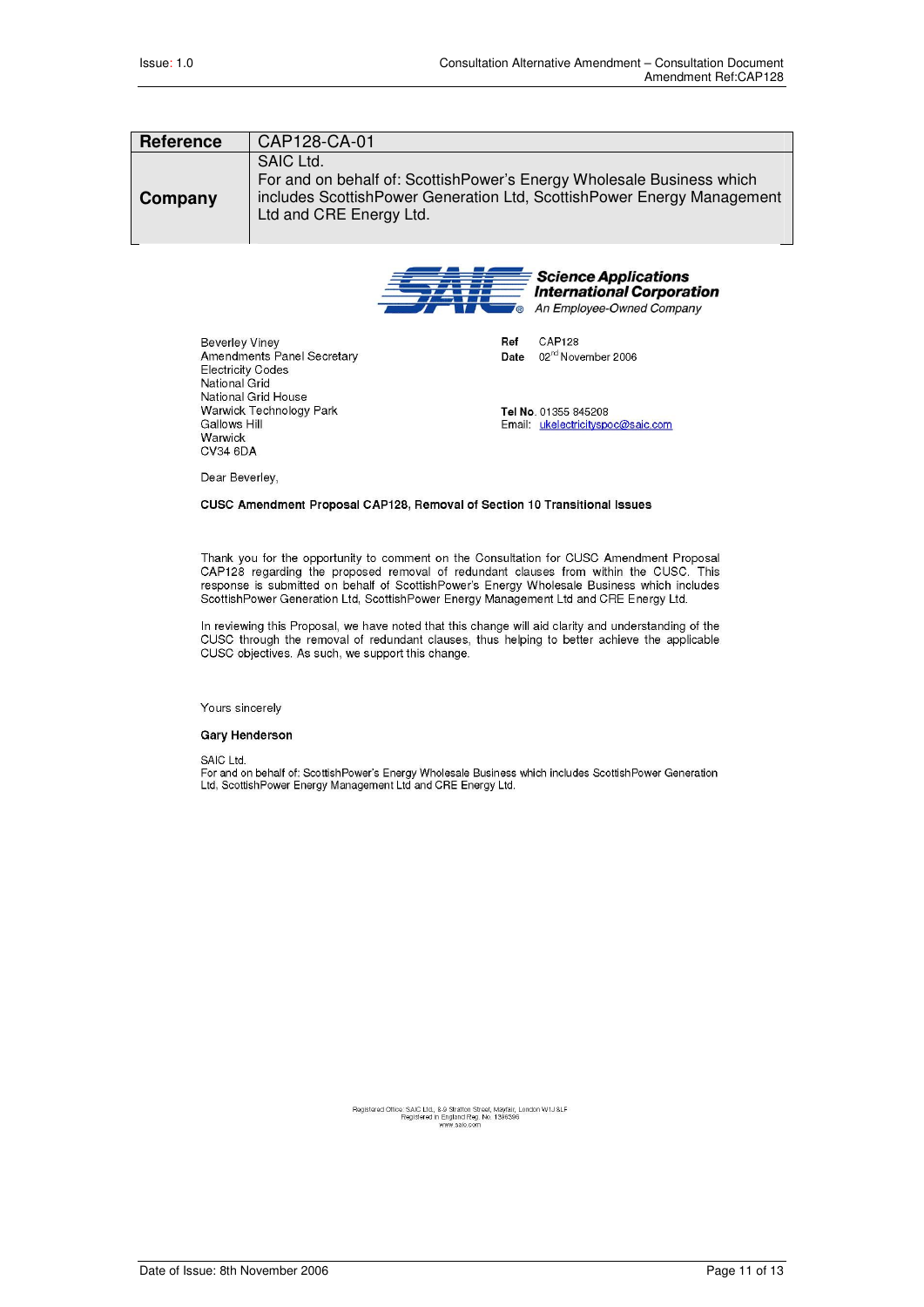| <b>Reference</b> | CAP128-CR-02                                                                                                                                      |
|------------------|---------------------------------------------------------------------------------------------------------------------------------------------------|
| Company          | Scottish and Southern Energy, Southern Electric, Keadby Generation Ltd.,<br>Medway Power Ltd., SSE Generation Limited. and SSE Energy Supply Ltd. |
|                  |                                                                                                                                                   |

Dear Sirs,

This response is sent on behalf of Scottish and Southern Energy, Southern Electric, Keadby Generation Ltd., Medway Power Ltd., and SSE Energy Supply Ltd.

In relation to the consultation concerning the report associated with CUSC Amendment Proposal CAP 128 "Removal of Section 10 [of the CUSC] Transitional Issues" (contained within your note of 6th October 2006) we believe that this CUSC Amendment Proposal CAP128 does better achieve the applicable CUSC objectives and should therefore be implemented.

Regards

Garth Graham Scottish and Southern Energy plc